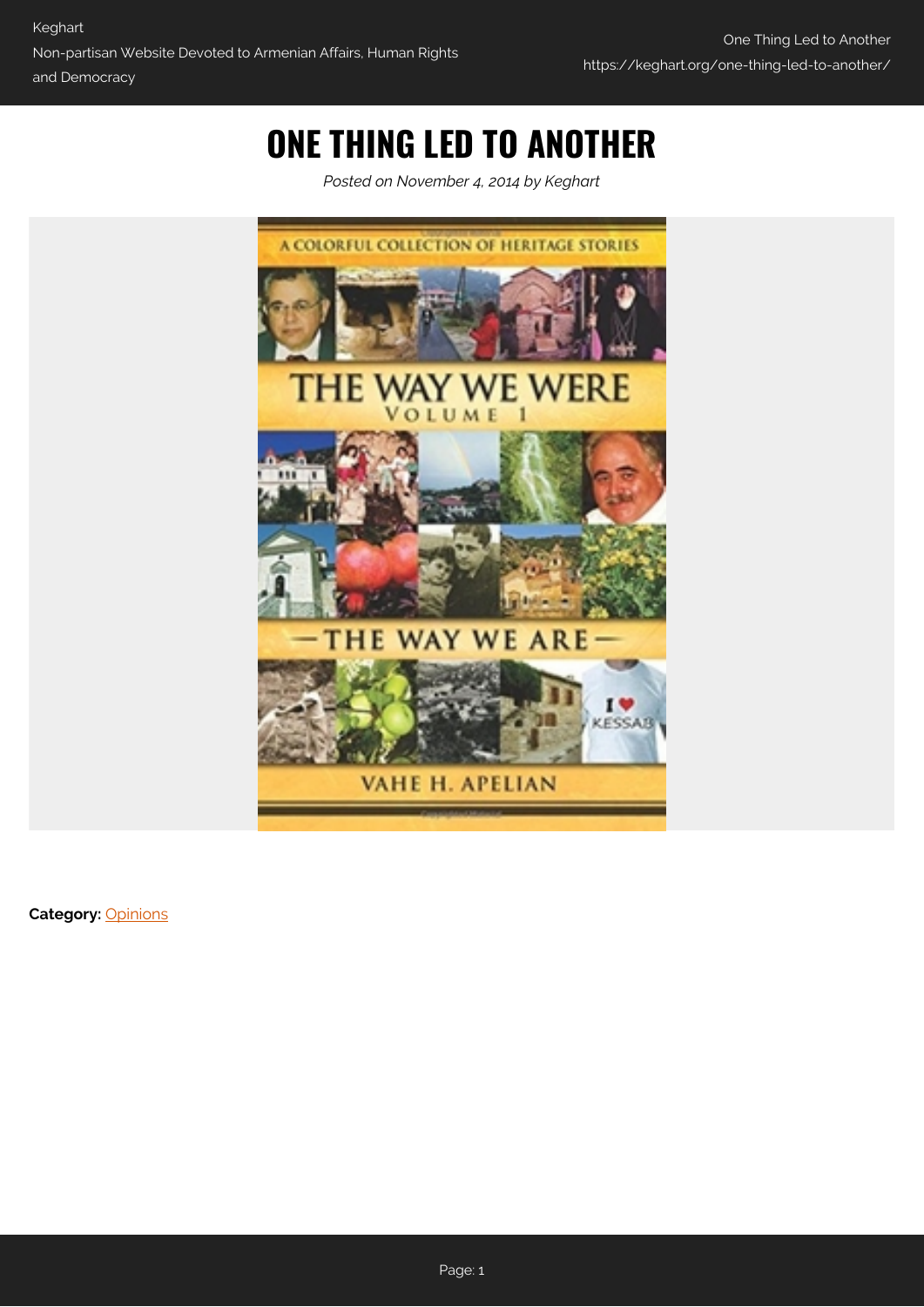## Non-partisan Website Devoted to Armenian Affairs, Human Rights

and Democracy

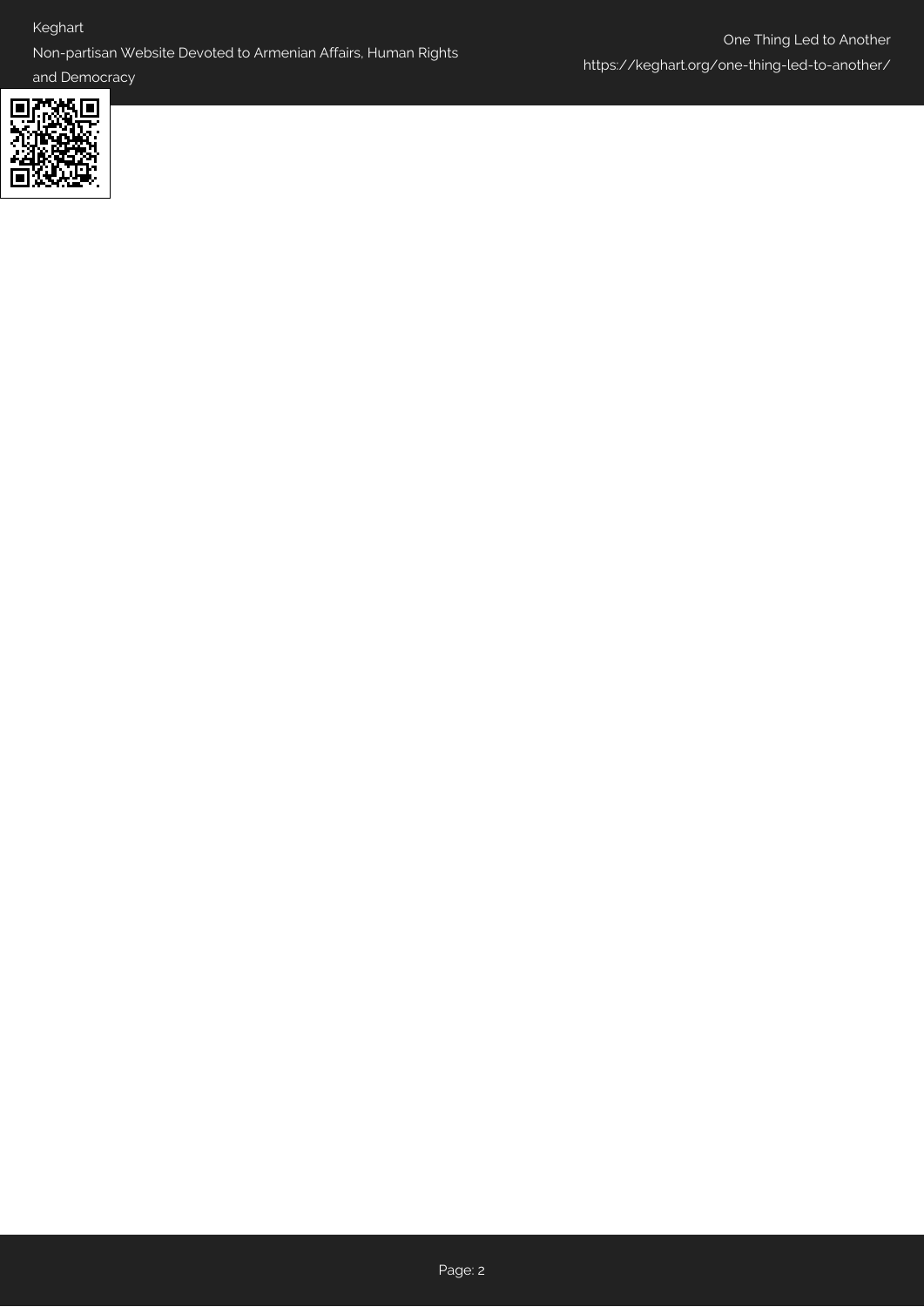**Keghart** Non-partisan Website Devoted to Armenian Affairs, Human Rights and Democracy

## Vahe H. Apelian, Ohio, 4 November 2014

I believe I was one of the very early subscribers of Keghart.com. I remember distinctly when I received a list of articles from a medical doctor in Canada who also held a B.A. in political science  $\pmb{\times}$ and public administration. He said that he had come to a point in his life when he could invest time and resources to create a "non-partisan website devoted to community activities, human rights and democracy".

Keghart.com's appearance in the cyber world coincided with the winding down of my own career. At that junction of my life, I found myself drawn to things that had shaped me in my formative years in the close-knit Armenian communities of Beirut and Kessab. My first attempt to pen my remembrances and impressions happened some six years ago. To weather the mid-western winter blues I searched the Internet for a topic that had stirred my childhood imagination. The result was an article that I deemed worth publishing in the Armenian press.

## Vahe H. Apelian, Ohio, 4 November 2014

I believe I was one of the very early subscribers of Keghart.com. I remember distinctly when I received a list of articles from a medical doctor in Canada who also held a B.A. in political science  $\pmb{\times}$ and public administration. He said that he had come to a point in his life when he could invest time and resources to create a "non-partisan website devoted to community activities, human rights and democracy".

Keghart.com's appearance in the cyber world coincided with the winding down of my own career. At that junction of my life, I found myself drawn to things that had shaped me in my formative years in the close-knit Armenian communities of Beirut and Kessab. My first attempt to pen my remembrances and impressions happened some six years ago. To weather the mid-western winter blues I searched the Internet for a topic that had stirred my childhood imagination. The result was an article that I deemed worth publishing in the Armenian press.

I forwarded the article to the English language editor of an Armenian newspaper in Los Angeles. My submission fell on deaf ears even after I emailed a personal letter to the editor asking him for a courtesy of a reply. That courtesy never came.

The incident reminded me of the following event: In the early '80s Sero Khanzatian (Khanzadyan), the eminent Armenian author had visited the United States. "Hairenik" reported that he had visited its offices and during his conversation it had become seemingly apparent to the editorial board that Mr. Khanzatian was offering lip service to his Soviet 'handlers'.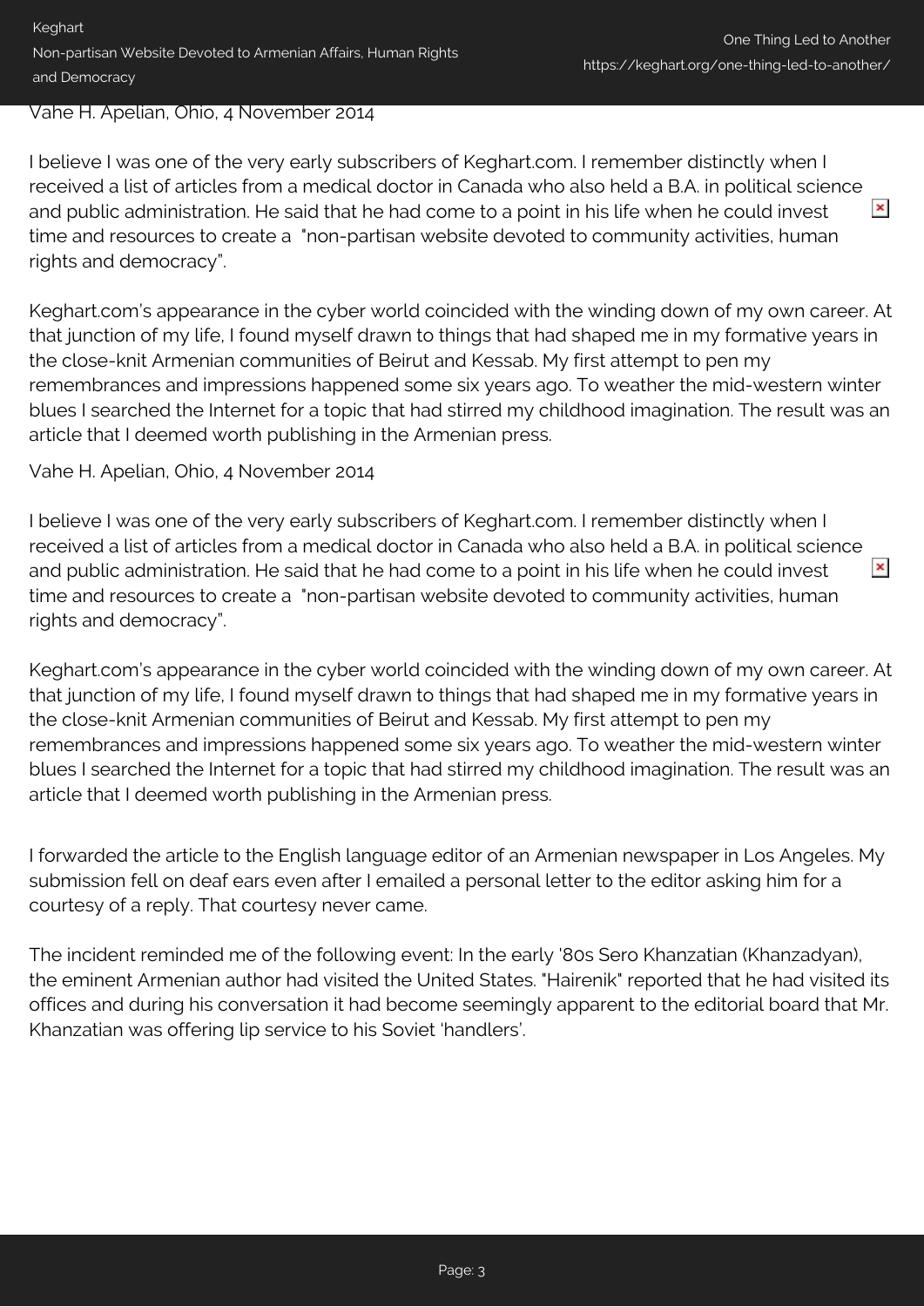My late maternal uncle, Dr. Antranig Chalabian, wrote a rebuttal pointing out that Mr. Khanzatian was, in fact, heralding the benefits the Soviet order brought to the nascent, poverty-stricken and vulnerable state that was Armenia at the time. I became aware of my uncle's writing because he had sent a copy of the article to me voicing his disappointment that "Hairenik" had not offered him the courtesy of an acknowledgment, let alone publish his comment.

That was the first time that I became aware that the Armenian press not only could be biased, but it could be discourteous as well.

Now I seemed to be caught in the same unnerving situation, although my article had no ideological bearing and was in English. Years ago, in my elective sociology class, I had read a Japanese study which expanded on the situation I was facing now. When a questionnaire was posted in Japanese, the responses indicated a conservative leaning society. However, when the same questionnaire was posted in English, the responses indicated a more liberal attitude. The study suggested that language has a bearing on social perception and attitude. That may have been the reason that I had instinctively expected a more cordial attitude from the English-language editor and at the very least a response that essentially meant dismissal but was worded politely as: "Thank you for your article. We appreciate you sending it to us for publication in our newspaper. We will retain your article in our files for consideration at a future date. Yours sincerely, Armen, the editor." Even that, however, turned out not to be the case.

After waiting long enough, I gave up on the West Coast newspaper and forwarded the article to another on the East Coast. I again attached a letter asking the courtesy of a reply. I also let the editor know that I would look elsewhere to have the article published should he deem it not relevant to their newspaper. The same thing happened. The editor did not offer me the courtesy of a response.

In both cases my asking was also followed by an email. I understand that it is an editor's prerogative to post an article or not; but do we ever grow old enough and wise enough to accept with ease the lack of even a cordial response to a personal letter? There also I gave up after waiting long enough for a reply. By then almost four seasons had come and gone and I had become concerned that my article might not see the light of day.

It then occurred to me to explore the possibility of sending it to Keghart.com. Having been rejected twice, I forwarded the article to its editor with trepidation. I again attached a personal letter to the editor asking him for the courtesy of a response. Dr. Dikran Abrahamian not only responded, he even offered editorial comments and let me know that he would publish the article and asked me for relevant pictures to bolster the article. His response to my personal letter meant more to me than his decision to publish the article.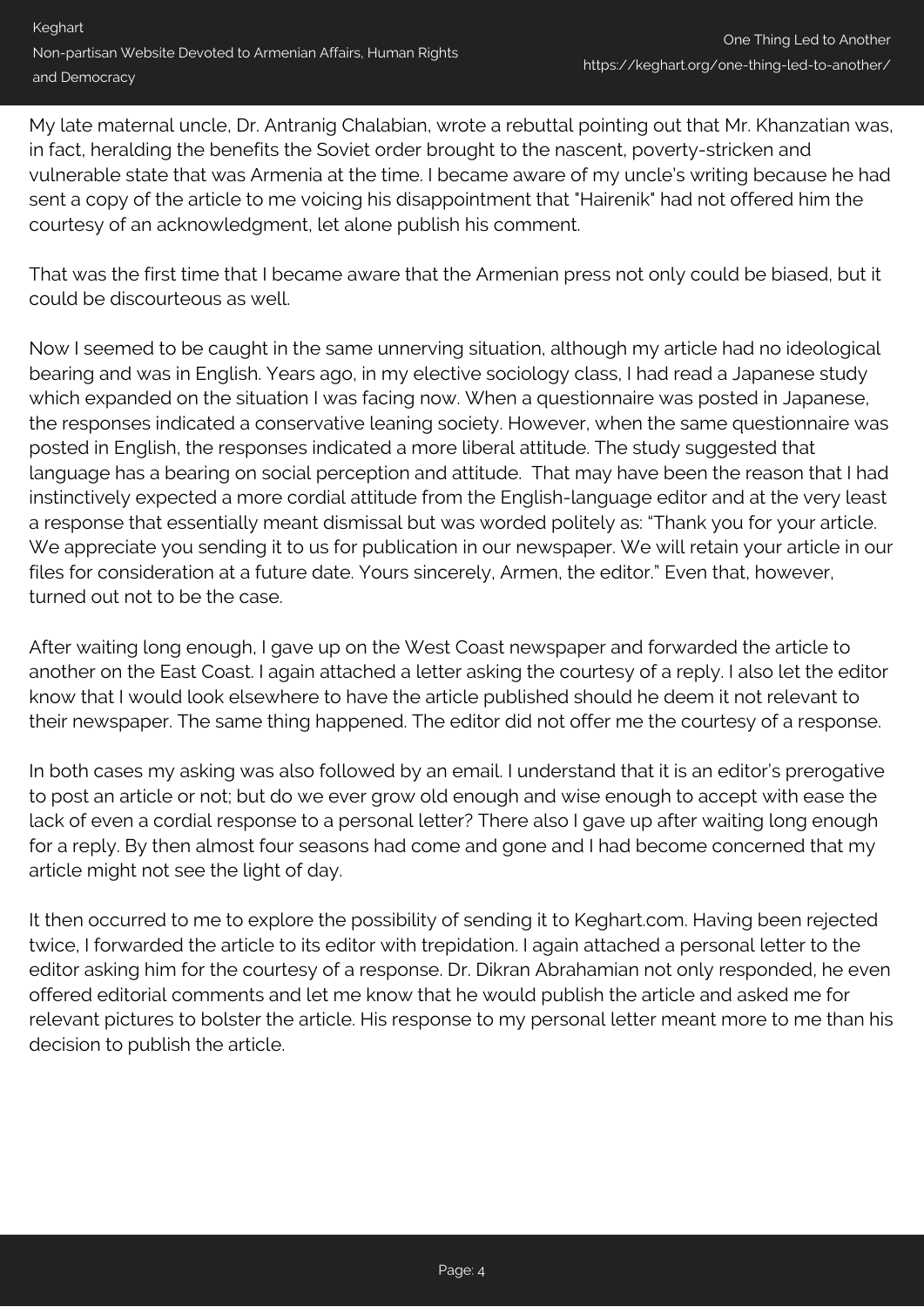Keghart Non-partisan Website Devoted to Armenian Affairs, Human Rights and Democracy

"Miss Chambers-the Beloved Missionary of Kessab" was published on Nov. 4, 2009. It has had well over 6,300 reads. Someone translated it into French. It also served me as a platform for applying to have Miss Effie Chambers inducted to the Iowa Women's Hall of Fame. The selection committee did not vote in her favor. In a letter addressed to me, the secretary of the committee informed me that the vote was very close and that the committee members had shown much interest to the article and asked me to submit--for further consideration--more verifiable data regarding Miss Chambers' efforts to elevate the status of women.

The article was well received by the descendants of Miss Chamber's family. They continue to reside in Iowa and uphold her memory. They sent me a picture of her tombstone with an Armenian flag planted in front of it. It turned out that the family safeguard an embroidery sewn in Armenian and English that the Kessabtsis gave to their beloved missionary as remembrance when she decided to return home in 1912. The embroidered inscription turned out out to be an Armenian historical find lovingly cared for over a century in Iowa by the Chambers' family. In English the delicate embroidery on silk carried the following inscription in blue thread ["TO E.M. CHAMBERS A MEMORY OF](http://www.keghart.com/Apelian_Chambers2) [GRATITUDE WE WILL NEVER FORGET](http://www.keghart.com/Apelian_Chambers2)'. The Armenian embroidered inscription again in blue thread was even more poignant. It read "**ԵՐԱԽՏԱՊԱՐՏ ՔԵՍԱՊԻ ՀՅ ԴԱՇՆԱԿՑՈԻԹԻՆԵՆ**" ("[IN](http://www.keghart.com/Apelian_Chambers2) [GRATITUDE FROM KESSAB A.R. FEDERATION](http://www.keghart.com/Apelian_Chambers2).")

The editor suggested a more appropriate title to the article that followed. It appeared in the November 16, 2009 issue titled "A Century-Old Relic Comes to Light–Embroidery of Gratitude". The title was captioned with the following note from the editor: "*This is part II of a remarkable, yet unknown story, about an American aid worker's selfless work and dedication to Armenians during the Kessab massacres of April 1909."* I hope that the family will make the decision to donate that historic relic to an Armenian institution at the centennial of the Armenian Genocide.

One thing led to another and I ended up sharing with the readers many other articles, translations and book reviews, enough to have a three-volume book published. The first volume is already published. The second is with the editor for publication. The third is assembled for publishing it at a future date.

Most of the articles have been well received. To my surprise some of the articles have had well over 12,000 readers. Ironically, the one that I submitted with apprehension has had over 15,000 readers. I have received many positive comments from readers from Armenia to Australia.

To top it all, out of the blue, I received an email from the very same individual who more than three decades earlier had conducted my first interview in the United States. I had penned my memories of the interview in an article titled "Memorable Interview" that was published in Keghart.com on January